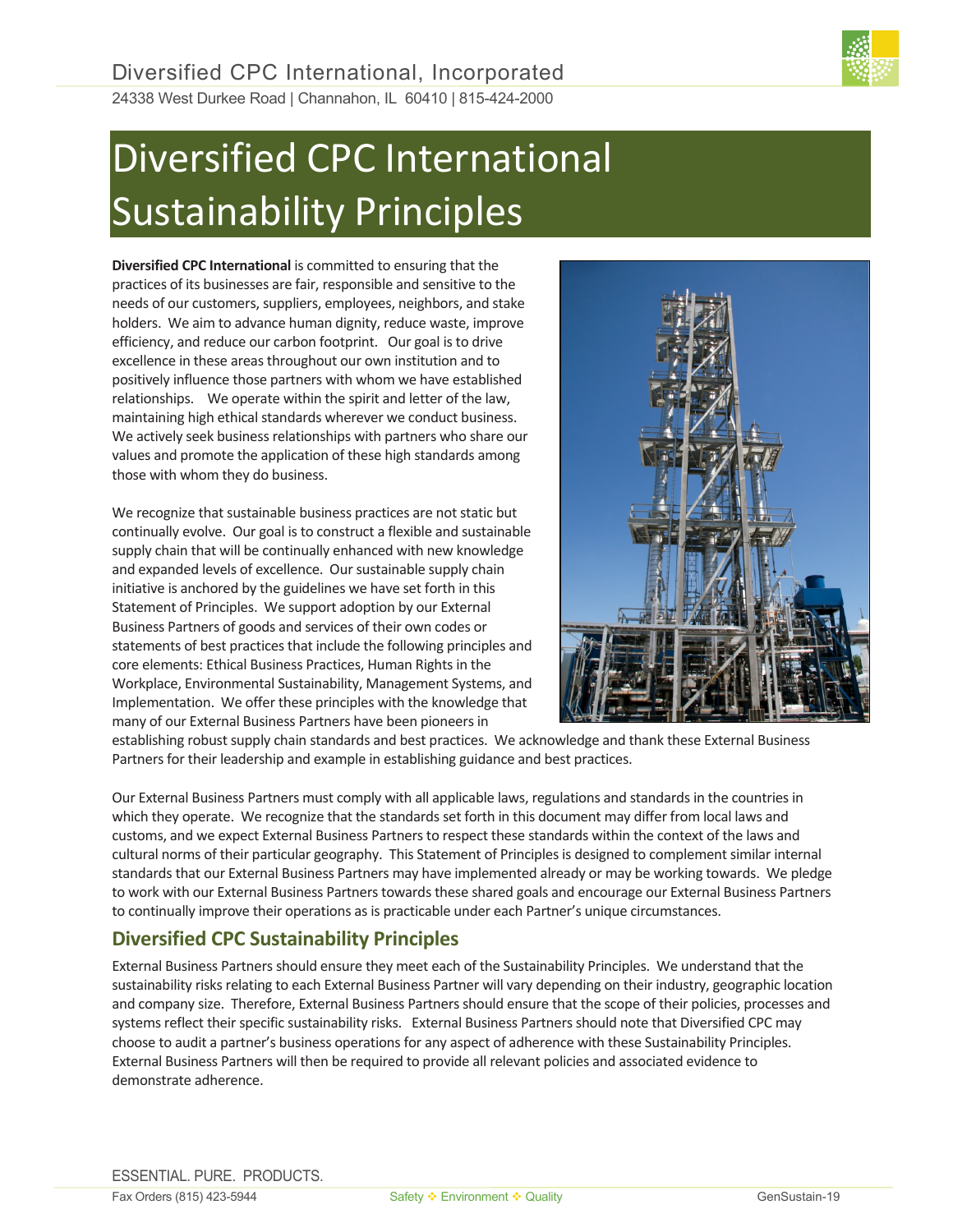

## **I. Ethical Business Practices**

Diversified CPC aspires to the highest standards of ethical conduct. We expect our External Business Partnersto aspire to these same standards in their business practices and daily interactions and to develop management training and implementation programs to assure that all employees and agents understand and adhere to these standards.

## A. Business Integrity

The highest standards of integrity shall be upheld in all business interactions. Any and all forms of corruption, extortion and embezzlement are unacceptable.

## B. Transparency

Information regarding business activities and performance shall be informative and disclosed in accordance with applicable regulations and prevailing industry practices.

#### C. Community Engagement

Community engagement is encouraged to help foster shared understanding and social and economic development.

#### D. No Improper Advantage

Bribes or other means of obtaining undue or improper advantage are not to be promised, offered, authorized, given or accepted. This prohibition covers promising, offering, authorizing, giving or accepting anything of value, either directly or indirectly through a third party, in order to obtain or retain business, direct business to any person, or otherwise gain an improper advantage. Monitoring and enforcement policiesshall be implemented to ensure compliance with anticorruption laws.

## E. Disclosure of Information

Business dealings should be transparently performed and accurately reflected on our External Business Partners' business books and records. Information regarding our External Business Partners' labor, health and safety, environmental practices, business activities, structure, financial situation and performance is to be disclosed in accordance with applicable regulations and prevailing industry practices. Falsification of records or misrepresentation of conditions or practices in the supply chain are unacceptable.

#### F. Intellectual Property

Intellectual property rights are to be respected; transfer of technology and know-how is to be done in a manner that protects intellectual property rights; and Diversified CPC's proprietary information is to be safeguarded.

## G. Fair Business, Advertising and Competition

Standards of fair business, advertising and competition are to be upheld.

## H. Protection of Identity and Non-Retaliation

Programs that ensure supplier and employee whistleblower confidentiality and protection are to be maintained unless prohibited by law. External Business Partners should have a communicated process for their personnel to be able to raise any concerns without fear of retaliation.

#### I. Responsible Sourcing of Materials

We expect our External Business Partners not to use minerals (such as tantalum, tungsten, tin, gold, cobalt, etc.) and illegally timbered raw materials from any area, where it can cause serious human rights abuses and environmental destruction in the international community. In addition, the exported materials to countries such as North Korea, Iran, Syria, Sudan, and Cuba, where weapons of mass destruction, conventional weapons, and missiles are likely to be manufactured, shall comply with the standards required by the international community. In this regard, External Business Partners are expected to develop a policy to ensure compliance with all relevant laws and regulations.

#### J. Privacy

Our External Business Partners are expected to commit to protecting the reasonable privacy expectations of personal information of everyone they do business with, including suppliers, customers, consumers and employees. External Business Partners are to comply with privacy and information security laws and regulatory requirements when personal information is collected, stored, processed, transmitted, and shared.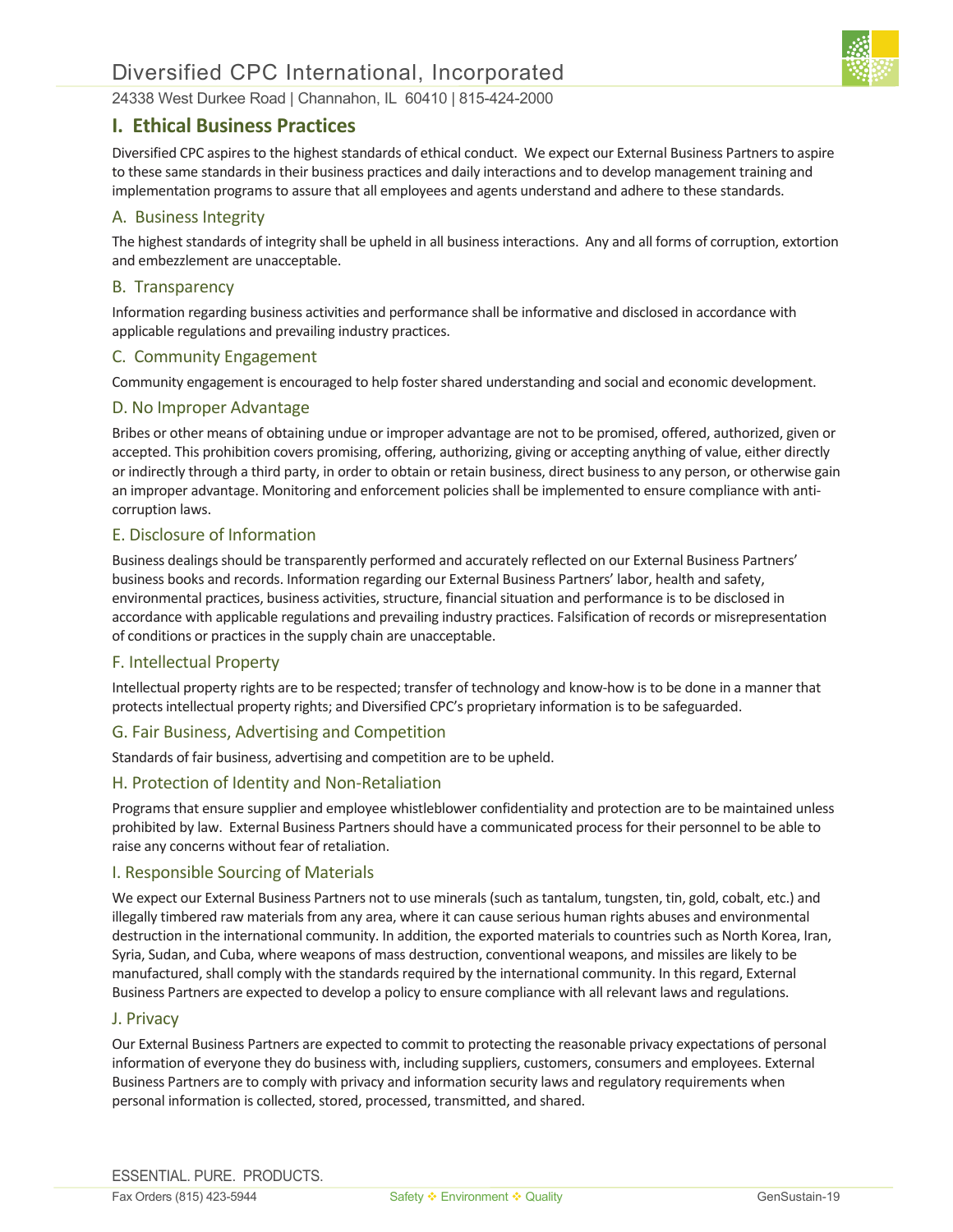

# **II. Human Rights in the Workplace**

DCPC supports the protection and preservation of human rights around the world and is guided by fundamental principles of human rights, such as those in the United Nations Universal Declaration of Human Rights and the International Labor Organization (ILO) Core Conventions regarding child labor, forced labor, freedom of association, the right to organize and bargain collectively, equal pay and non-discrimination in the workforce. Our support for these principles is reflected in our policies and actions towards our employees, suppliers, clients and the countries where we do business.

Furthermore, DCPC respects the sovereignty of governments around the world and believes it is the responsibility of each nation to protect the human rights of its citizens. We realize, however, that the laws of some countries where we may do business differ from some global standards of human rights. In such circumstances, we expect our External Business Partners to comply with local law and at the same time to strive to adhere to DCPC's standards.

DCPC strives to support human rights through our supply chain by encouraging actions that are consistent with and further the objectives of the DCPC Statement on Human Rights, and by using External Business Partners whose corporate values are consistent with ours. We consider relationships with our External Business Partnersto be an opportunity to share best practices and believe in a continual process of learning, improving, and evolving these processes with respect to human rights. These best practices specifically consider:

## A. Freely Chosen Employment

Workers shall not be forced, bonded, indentured, or subjected to involuntary prison labor. Workers must not be required to surrender any government-issued identification, passports, or work permits as a condition of employment. Suppliers or labor dispatch agencies shall not receive deposits or fees (e.g. recruitment or hiring fees) from workers.

## B. Child Labor Avoidance

Child labor shall not be employed. The term "child" refers to any person under the age of 15 (or 14 where the law of the country permits), or under the age for completing compulsory education, or under the minimum age for employment in the country, whichever is greatest.



The use of legitimate student intern programs, which comply with all laws and regulations, is supported. Young workers over the legal minimum age for employment may be hired, however, young workers under the age of 18 shall not perform work that is likely to jeopardize the health or safety of young workers, including night shifts and overtime, or work longer hours than is permitted by local law.

## C. Working Hours

Work weeks shall not exceed the maximum set by local law. Further, a workweek should not be more than 60 hours per week, including overtime, except in emergency or unusual situations. Workers shall be allowed at least one day off every seven days.

## D. Respect in the Workplace

Employees shall be treated with respect and dignity and work in an environment that is free from unlawful discrimination and harassment. Companies shall not engage in discrimination based on race, color, age, gender, sexual orientation, ethnicity, disability, pregnancy, religion, political affiliation, union membership or marital status in hiring and employment practices such as wages, promotions, rewards, and access to training. In addition, unless medical tests are required for legal or safety reasons, workers or potential workers should not be subjected to medical tests that could be used in a discriminatory way.

## E. Wages and Benefits

Compensation shall comply with all applicable wage laws, including those relating to minimum wages, overtime hours and legally mandated benefits. Employees shall be able to earn fair wages, as determined by applicable local law. In compliance with local laws, workers shall be compensated for overtime at pay rates greater than regular hourly rates. Deductions from wages as a disciplinary measure shall not be permitted. The basis on which workers are being paid is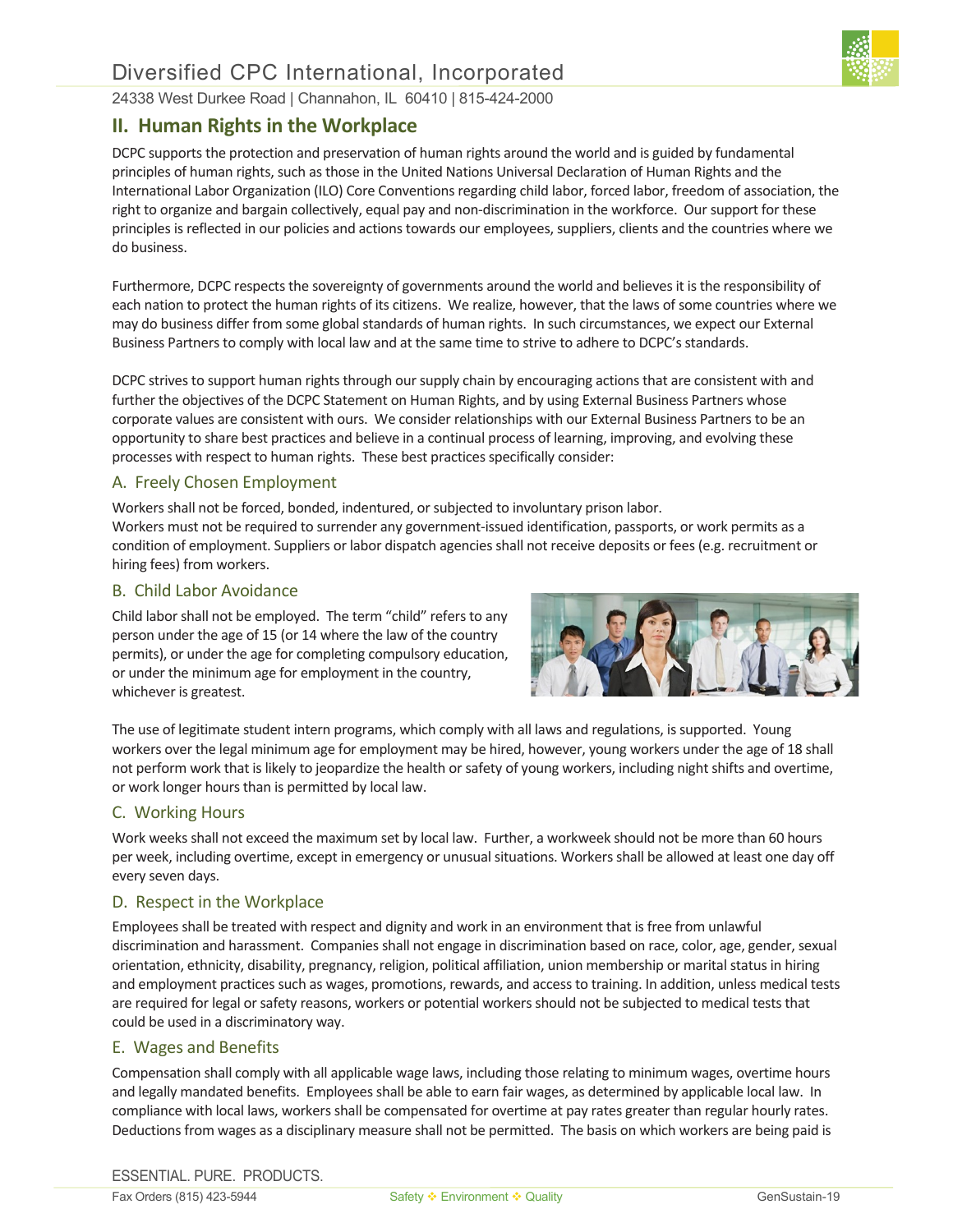

to be provided in a timely manner via pay stub, similar documentation or supplier intranet.

## F. Freedom of Association

In conformance with local law, Suppliers shall respect the right of all workers to form and join worker council or trade unions of their own choosing, to bargain collectively and to engage in peaceful assembly as well as respect the right of workers to refrain from such activities. Workers and/or their representatives shall be able to openly communicate and share ideas and concerns with management regarding working conditions and management practices without fear of discrimination, reprisal, intimidation or harassment

# **III. Health and Safety**

DCPC recognizesthat in addition to minimizing the incidence of work-related injury and illness, a safe and healthy work environment enhances the quality of products and services, consistency of production and worker retention and morale. External Business Partners shall provide adequate and safe working conditions and comply with all applicable health and safety policies and laws.

## A. Occupational Safety

Potential or actual worker exposure to safety hazards (e.g. chemical, electrical and other energy sources, fire, vehicles, and fall hazards) are to be identified, assessed, and controlled through proper design, engineering and administrative controls, preventative maintenance and safe work procedures (including lock out/tag out), and ongoing safety training.

## B. Emergency Preparedness

Potential emergency situations and events are to be identified and assessed, and their impact minimized by implementing emergency plans and response procedures including: emergency reporting, employee notification and evacuation procedures, worker training, appropriate fire detection and suppression equipment, clear and unobstructed egress, adequate exit facilities, and recovery plans.

## C. Occupational Injury and Illness

Procedures and systems are to be in place to prevent, manage, track and report occupational injury and illness including provisions to: encourage worker reporting; classify and record injury and illness cases; provide necessary medical treatment; investigate cases and implement corrective actions to eliminate their causes; and facilitate return of injured or ill workers to work.

## D. Industrial Hygiene

The exposure of workers to biological agents (e.g. chemicals used in manufacturing sites, pathogenic viruses etc.) and physical agents (e.g. high temperatures, radiation) are to be identified, evaluated and controlled. Potential hazards are to be eliminated or controlled through proper design, engineering (e.g. the improvement of production facilities) or administrative (e.g. laws and regulations) controls must be used to control overexposures.

## E. Physically Demanding Work

Worker exposure to the hazards of physically demanding tasks, including manual material handling and heavy or repetitive lifting, prolonged standing and highly repetitive or forceful assembly tasks is to be identified, evaluated and controlled.

## F. Machine Safe Guarding

Production and other machinery shall be evaluated for safety hazards. Physical guards, interlocks and barriers are to be provided and properly maintained where machinery presents an injury hazard to workers.

## G. Sanitation, Food, and Housing

Workers are to be provided with ready access to clean toilet facilities, potable water and sanitary food preparation, storage, and eating facilities. Worker dormitories provided by the External Business Partners or a labor agent are to be maintained to be clean and safe, and provided with appropriate emergency egress, hot water for bathing and showering, adequate lighting, heat and ventilation, individually secured accommodations for storing personal and valuable items, and reasonable personal space along with reasonable entry and exit privileges.

## H. Health and Safety Communication

Suppliers shall provide workers with appropriate health and safety information and training in a language the worker can understand for all identified workplace hazards that workers are exposed to, including but not limited to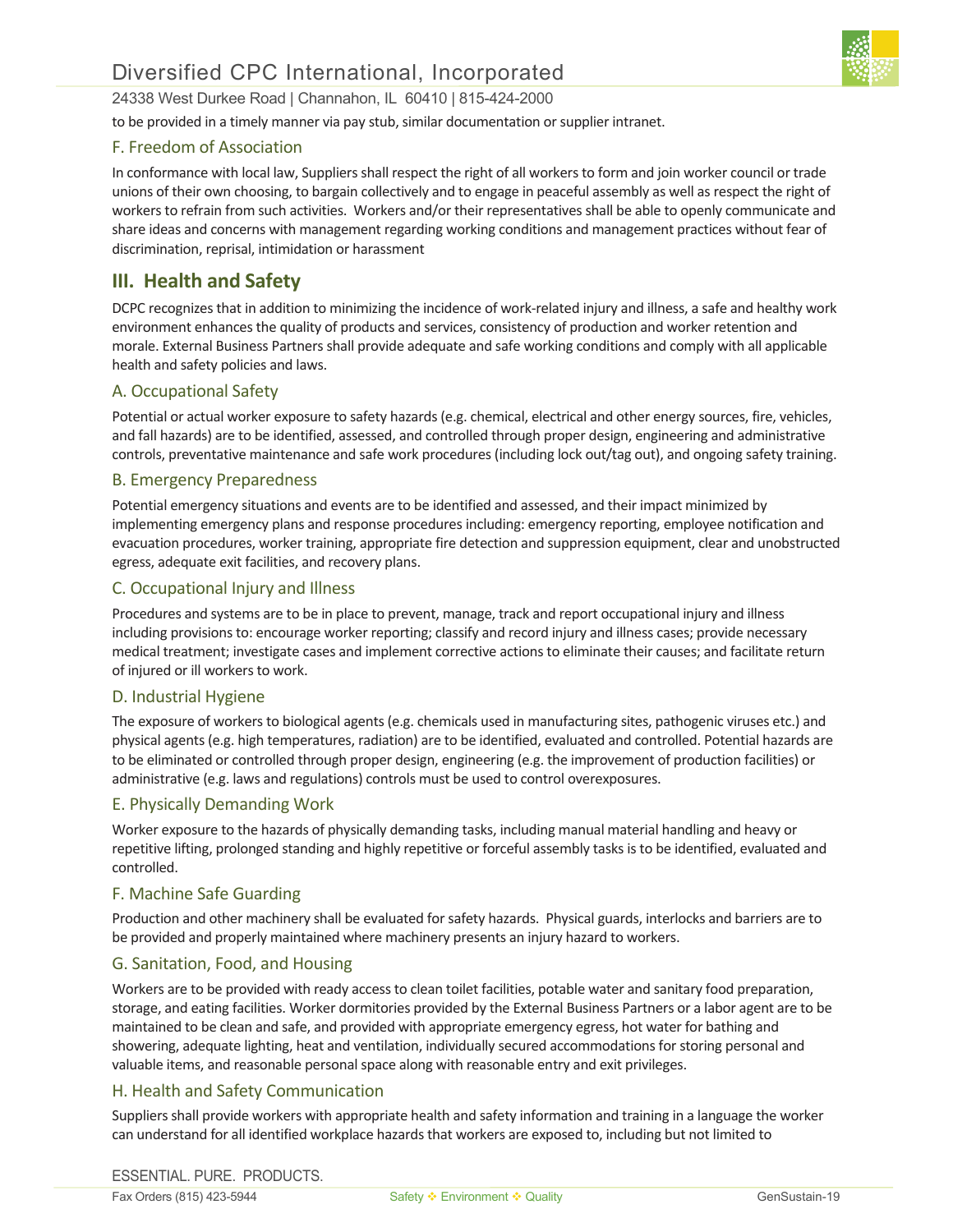# Diversified CPC International, Incorporated

## 24338 West Durkee Road | Channahon, IL 60410 | 815-424-2000

mechanical, electrical, chemical, fire, and physical hazards. Health and safety related information shall be clearly posted in the facility or placed in a location identifiable and accessible by workers. Training shall be provided to all workers prior to the beginning of work and regularly thereafter. Workers shall be encouraged to raise safety concerns.

# **IV. Environmental Sustainability**

DCPC recognizes that environmental sustainability is integral to good business practices and production of world-class products. DCPC also recognizes that climate change is a major economic, social and environmental challenge globally. DCPC has set a target to reduce our own greenhouse gas emissions. We encourage our clients to provide innovative solutions as they strive to reduce their emissions and monitor progress. We encourage our External Business Partners to join us in similar sustainability efforts. We expect our External Business Partners to develop and maintain:

## A. An Environmental Policy

We encourage all External Business Partners to have an effective environmental policy and to endeavor to achieve this policy using the best available techniques; to implement this policy at all levels throughout the company; and to include a commitment to continual improvement in environmental performance, energy efficiency, and waste reduction.

## B. Life Cycle Analysis/Implementation

We encourage utilization of life cycle analysis to minimize a service or product's environmental impact during its entire life cycle by considering the use of recycled material, energy consumption during service delivery, manufacturing and use, material identification, disassembly, choice of material, etc. Operational practices that reduce



any environmental burden associated with our activities are promoted. Innovative developments in products and services that offer environmental and social benefits are encouraged.

## C. Pollution Prevention and Recycling

We encourage reduction or elimination of waste of all types, including water and energy, at the source, or by practices such as modifying production, maintenance and facility processes, materials substitution, conservation, recycling and re-using materials. Water and solid waste generated from operations, industrial processes and sanitation facilities must be monitored, controlled and treated as required prior to discharge or disposal, and recycled to maximum effect.

## D. Conservation and Resource Utilization Reductions

To the extent possible, and with continual improvement, we expect implementation of conservation and resource utilization reduction programs to conserve resources and eliminate wastes of all types.

## E. Hazardous Materials Safety

Chemical and other materials posing a hazard if released to the environment shall be identified and managed to ensure safe handling, movement, storage, recycling or reuse and disposal.

## F. Air Quality and Emissions

We expect our External Business Partners to implement a reasonable and comprehensive Air Quality Program. Emissions of carbon should be monitored and minimized; emissions of volatile organic chemicals, corrosives, particulates, ozone depleting chemicals and combustion by-products generated from operations should be characterized, monitored, minimized, controlled and treated as required prior to discharge.

## G. Water Management

We expect our External Business Partners to implement a water management program that documents, characterizes, and monitors water sources, use and discharge; seeks opportunities to conserve water; and controls channels of contamination. All wastewater is to be characterized, monitored, controlled, and treated as required prior to discharge or disposal. Participants shall conduct routine monitoring of the performance of its wastewater treatment and containment systems to ensure optimal performance and regulatory compliance

## H. Sustainable Forests

Forests provide essential goods and services to both local and global communities and markets. DCPC is connected with, and committed to, efforts to sustain healthy forest systems. Our External Business Partners should take steps to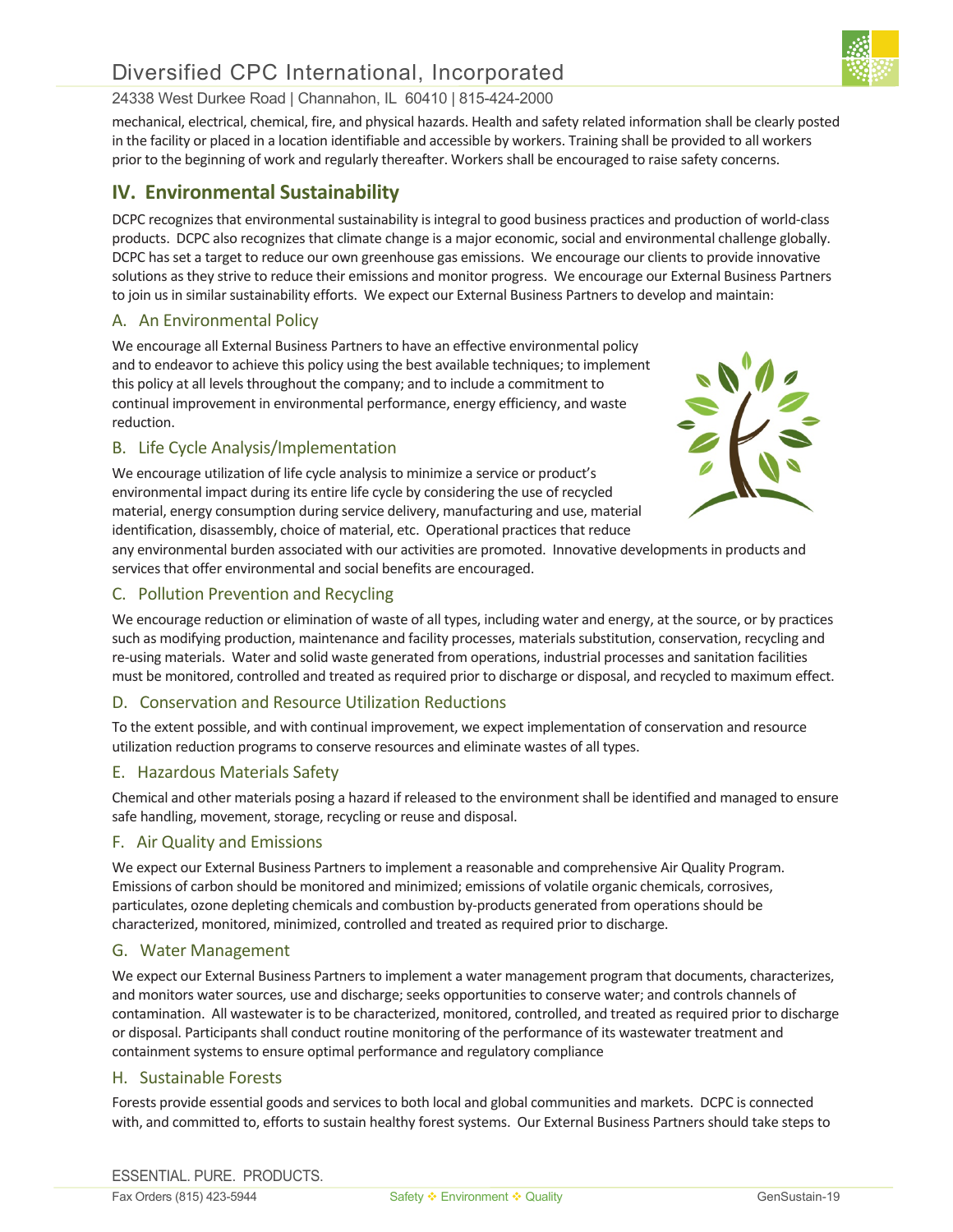

ensure that they do not buy from or contract with any company knowingly engaged in illegal logging.

## I. Energy Consumption and Greenhouse Gas Emissions

To the extent possible, energy consumption and all relevant Scopes 1 and 2 greenhouse gas emissions are to be tracked and documented, at the facility and/or corporate level. We expect our External Business Partners to look for cost-effective methods to improve energy efficiency and to minimize their energy consumption and greenhouse gas emissions.

# **V. Management Systems**

We encourage our External Business Partners to institute targeted ethical, social and environmental programs with effective management systems (e.g., International Organization for Standardization (ISO), Eco-Management and Audit Scheme (EMAS), etc.) that utilize the best available techniques and practices to achieve sustainability and corporate social responsibility at all levels, and to strive to continuously improve their performance. We encourage External Business Partners to clearly communicate the contents of this Statement of Principles, and their own internal standards that meet or exceed these principles, to their employees and contractors, and to offer adequate training, and utilize self-evaluation programs to assure conformity with standards and applicable laws.

## A. Company Commitment

A corporate social and environmental responsibility policy statement affirming the External Business Partners' commitment to compliance and continual improvement, endorsed by executive management, must be announced to all facilities of the Supplier in the local language of each facility.

## B. Management Accountability and Responsibility

The External Business Partner shall clearly identify company representative[s] responsible for ensuring implementation of the management systems and associated programs. Senior management reviews the status of the management system on a regular basis.

## C. Legal and Customer Requirements

The External Business Partner shall establish and continue to operate at all times a process to identify, monitor and understand applicable laws, regulations and customer requirements, including the requirements of this Code and shall comply with the same.

## D. Risk Assessment and Risk Management

The External Business Partner shall establish and continue to operate at all times a process to identify the legal compliance, environmental, health and safety and labor practice and ethics risks associated with supplier's operations.

#### E. Improvement Objectives

The External Business Partner shall establish written performance objectives, targets and implementation plans to improve the Supplier's social and environmental performance, including a periodic assessment of supplier's performance in achieving those objectives.

## F. Training

The External Business Partner shall establish and continue to operate at all times programs for training managers and workers to implement the Supplier's policies, procedures and improvement objectives and to meet applicable legal and regulatory requirements.

#### G. Communication

The External Business Partner shall establish a process for communicating clear and accurate information about the Supplier's policies, practices, expectations and performance.

## H. Worker Feedback, Participation, and Grievance

The External Business Partner shall establish and continue to operate at all times processes, including an effective grievance mechanism to assess employees' understanding of and obtain feedback on violations against practices and conditions covered by this Code and to foster continuous improvement.

## I. Audits and Assessments

The External Business Partner shall establish and continue to operate at all times periodic self-evaluations to ensure